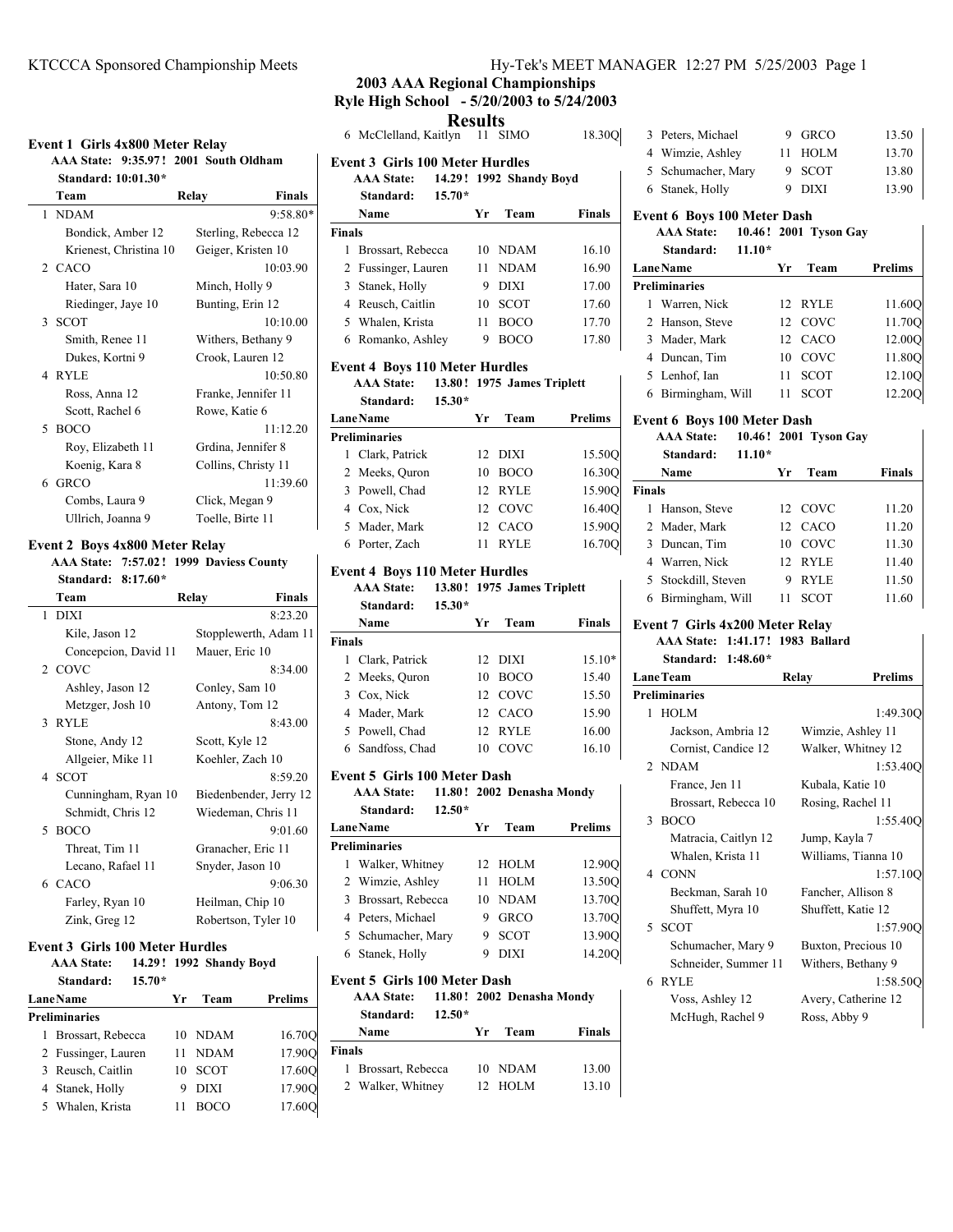| Team<br>1 HOLM<br>2 NDAM<br>3 BOCO<br>4 CONN | Standard: 1:48.60*<br>Jackson, Ambria 12<br>Cornist, Candice 12<br>Walsh, Anna 10<br>Rosing, Rachel 11<br>Matracia, Caitlyn 12 | <b>Finals</b><br>Relay<br>1:48.70<br>Wimzie, Ashley 11<br>Walker, Whitney 12<br>1:49.60<br>Brossart, Rebecca 10<br>Kubala, Katie 10<br>1:52.80<br>Whalen, Krista 11 |
|----------------------------------------------|--------------------------------------------------------------------------------------------------------------------------------|---------------------------------------------------------------------------------------------------------------------------------------------------------------------|
| <b>Finals</b>                                |                                                                                                                                |                                                                                                                                                                     |
|                                              |                                                                                                                                |                                                                                                                                                                     |
|                                              |                                                                                                                                |                                                                                                                                                                     |
|                                              |                                                                                                                                |                                                                                                                                                                     |
|                                              |                                                                                                                                |                                                                                                                                                                     |
|                                              |                                                                                                                                |                                                                                                                                                                     |
|                                              |                                                                                                                                |                                                                                                                                                                     |
|                                              |                                                                                                                                |                                                                                                                                                                     |
|                                              |                                                                                                                                |                                                                                                                                                                     |
|                                              |                                                                                                                                |                                                                                                                                                                     |
|                                              | Williams, Tianna 10                                                                                                            | Lindeman, Danielle 12                                                                                                                                               |
|                                              |                                                                                                                                | 1:52.90                                                                                                                                                             |
|                                              | Beckman, Sarah 10                                                                                                              | Fancher, Allison 8                                                                                                                                                  |
|                                              | Shuffett, Myra 10                                                                                                              | Shuffett, Katie 12                                                                                                                                                  |
| 5 RYLE                                       |                                                                                                                                | 1:54.80                                                                                                                                                             |
|                                              | Voss, Ashley 12                                                                                                                | Avery, Catherine 12                                                                                                                                                 |
|                                              | McHugh, Rachel 9                                                                                                               | Bates, Justine 7                                                                                                                                                    |
| <b>SIMO</b><br>6                             |                                                                                                                                | 1:55.90                                                                                                                                                             |
|                                              | Geiger, Samantha 11                                                                                                            | Wagner, Katy 9                                                                                                                                                      |
|                                              | Simpson, Sarah 10                                                                                                              | Nason, Nikki 9                                                                                                                                                      |

**Standard: 1:31.50\***

|              | <b>LaneTeam</b>                                                                 | Relay             | <b>Prelims</b>      |
|--------------|---------------------------------------------------------------------------------|-------------------|---------------------|
|              | <b>Preliminaries</b>                                                            |                   |                     |
| $\mathbf{1}$ | <b>RYLE</b>                                                                     |                   | 1:36.10Q            |
|              | Hall, Tim 12                                                                    | Warren, Nick 12   |                     |
|              | Coyle, Jimmy 12                                                                 |                   | Stockdill, Steven 9 |
|              | 2 SCOT                                                                          |                   | 1:36.70O            |
|              | Lenhof, Ian 11                                                                  |                   | Marksberry, Ben 11  |
|              | Birmingham, Will 11                                                             |                   | Lindsey, Dejong 12  |
|              | 3 COVC                                                                          |                   | 1:37.80Q            |
|              | Garnick, Michael 10                                                             | Brooks, Travis 10 |                     |
|              | Giese, Andy 9                                                                   | Cox, Nick 12      |                     |
|              | 4 BOCO                                                                          |                   | 1:38.40Q            |
|              | Brown, James 12                                                                 | LaRue, Daryl 12   |                     |
|              | Esparza, Cody 12                                                                | Dowell, Jamal 11  |                     |
|              | 5 DIXI                                                                          |                   | 1:39.00O            |
|              | Tucker, Grant 12                                                                | Florez, Tyler 11  |                     |
|              | Leichty, Matt 10                                                                |                   | Morrison, Mitch 12  |
|              | 6 CONN                                                                          |                   | 1:43.900            |
|              | Feist, Jon 9                                                                    |                   | Roland, Nathaniel 9 |
|              | Bell, Chris 11                                                                  | Smith, Talon 9    |                     |
|              |                                                                                 |                   |                     |
|              | <b>Event 8 Boys 4x200 Meter Relay</b><br>AAA State: 1:28.72! 1982 Bryan Station |                   |                     |

## **Standard: 1:31.50\* Team Relay Finals Finals** 1 RYLE 1:33.20 Hall, Tim 12 Warren, Nick 12 Stockdill, Steven 9 Treadway, Tim 11

# **2003 AAA Regional Championships Ryle High School - 5/20/2003 to 5/24/2003 Results**

| $2$ BOCO                                                                                                                                                                                                                                                                                                           | 1:33.70               |    |
|--------------------------------------------------------------------------------------------------------------------------------------------------------------------------------------------------------------------------------------------------------------------------------------------------------------------|-----------------------|----|
| Brown, James 12                                                                                                                                                                                                                                                                                                    | LaRue, Daryl 12       |    |
| Dowell, Jamal 11                                                                                                                                                                                                                                                                                                   | Meeks, Quron 10       |    |
| 3 DIXI                                                                                                                                                                                                                                                                                                             | 1:37.00               |    |
| Tucker, Grant 12                                                                                                                                                                                                                                                                                                   | Florez, Tyler 11      |    |
| Leichty, Matt 10                                                                                                                                                                                                                                                                                                   | Morrison, Mitch 12    |    |
| 4 COVC                                                                                                                                                                                                                                                                                                             | 1:37.40               |    |
| Garnick, Michael 10                                                                                                                                                                                                                                                                                                | Brooks, Travis 10     | E۱ |
| Giese, Andy 9                                                                                                                                                                                                                                                                                                      | Cox, Nick 12          |    |
| 5 HOLM                                                                                                                                                                                                                                                                                                             | 1:38.60               |    |
| Brown, Cordell 10                                                                                                                                                                                                                                                                                                  | Golsby, Emanuel 10    | Fi |
| Johnson, David 9                                                                                                                                                                                                                                                                                                   | Engleman, Brandent 12 |    |
| 6 CONN                                                                                                                                                                                                                                                                                                             | 1:39.40               |    |
| Feist, Jon 9                                                                                                                                                                                                                                                                                                       | Bell, Chris 11        |    |
| Smith, Talon 9                                                                                                                                                                                                                                                                                                     | Durbin, Lance 9       |    |
| $\sqrt{2}$ $\sqrt{2}$ $\sqrt{2}$ $\sqrt{2}$ $\sqrt{2}$ $\sqrt{2}$ $\sqrt{2}$ $\sqrt{2}$ $\sqrt{2}$ $\sqrt{2}$ $\sqrt{2}$ $\sqrt{2}$ $\sqrt{2}$ $\sqrt{2}$ $\sqrt{2}$ $\sqrt{2}$ $\sqrt{2}$ $\sqrt{2}$ $\sqrt{2}$ $\sqrt{2}$ $\sqrt{2}$ $\sqrt{2}$ $\sqrt{2}$ $\sqrt{2}$ $\sqrt{2}$ $\sqrt{2}$ $\sqrt{2}$ $\sqrt{2$ |                       |    |

#### **Event 9 Girls 1600 Meter Run AAA State: 4:57.37! 1985 Donna Combs**

| Standard: $5:20.70*$ |  |  |
|----------------------|--|--|

| Name                  | Уr  | Team        | <b>Finals</b> |
|-----------------------|-----|-------------|---------------|
| 1 Alcorn, Katherine   | 9   | CONN        | $5:16.90*$    |
| 2 Crook, Lauren       |     | 12 SCOT     | 5:23.50       |
| 3 Geiger, Kristen     |     | 10 NDAM     | 5:29.70       |
| 4 Hater, Sara         |     | 10 CACO     | 5:31.30       |
| 5 Krienest, Christina | 10. | <b>NDAM</b> | 5:48.50       |
| 6 Rawe, Heidi         | 10  | CACO        | 5:50.40       |

## **Event 10 Boys 1600 Meter Run**

**AAA State: 4:13.16 2001 ! Bobby Curtis Standard: 4:27.80\***

| Name                 | Yг  | Team        | <b>Finals</b> |
|----------------------|-----|-------------|---------------|
| 1 Stopplewerth, Adam | 11  | <b>DIXI</b> | 4:32.80       |
| 2 Solis, Jose        |     | 12 CONN     | 4:33.50       |
| 3 Ashley, Jason      |     | 12 COVC     | 4:41.30       |
| 4 Granacher, Eric    | 11  | <b>BOCO</b> | 4:48.10       |
| 5 Wright, Matthew    | 11  | SCOT        | 4:53.00       |
| 6 Schmidt, Chris     | 12. | <b>SCOT</b> | 4:54.00       |

# **Event 11 Girls 4x100 Meter Relay**

**AAA State:** 48.60! 1982 Bryan Station **Standard: 51.20\***

|                      | <b>LaneTeam</b>       | Relay             | <b>Prelims</b>       |  |
|----------------------|-----------------------|-------------------|----------------------|--|
| <b>Preliminaries</b> |                       |                   |                      |  |
| 1                    | <b>HOLM</b>           |                   | 52.100               |  |
|                      | Jackson, Ambria 12    | Wimzie, Ashley 11 |                      |  |
|                      | Cornist, Candice 12   |                   | Walker, Whitney 12   |  |
|                      | 2 NDAM                |                   | 55.200               |  |
|                      | Hearn, Sarah 9        | Moser, Courtney 9 |                      |  |
|                      | Frommeyer, Kristen 11 | Rosing, Rachel 11 |                      |  |
|                      | 3 RYLE                |                   | 55.500               |  |
|                      | Voss, Ashley 12       |                   | Avery, Catherine 12  |  |
|                      | McHugh, Rachel 9      | Bates, Justine 7  |                      |  |
|                      | 4 CACO                |                   | 55.700               |  |
|                      | Wells, Shelley 11     |                   | Bankemper, Emily 9   |  |
|                      | Hargett, Amberly 10   |                   | Boesch, Stephanie 10 |  |

| Beckman, Sarah 10                                                          |                       | Fancher, Allison 8                             |        |
|----------------------------------------------------------------------------|-----------------------|------------------------------------------------|--------|
| Shuffett, Myra 10                                                          |                       | Shuffett, Katie 12<br>56.600<br>Luken, Abbie 8 |        |
| 6 DIXI                                                                     |                       |                                                |        |
| Switzer, Keri 8                                                            |                       |                                                |        |
| Mauser, Melissa 12                                                         |                       | Stanek, Holly 9                                |        |
| Event 11 Girls 4x100 Meter Relay<br><b>AAA State:</b><br>Standard:<br>Team | $51.20*$              | 48.60! 1982 Bryan Station<br>Relay             | Finals |
| Finals                                                                     |                       |                                                |        |
| 1 NDAM                                                                     |                       |                                                | 53.40  |
| Hearn, Sarah 9                                                             |                       | Moser, Courtney 9                              |        |
|                                                                            | Frommeyer, Kristen 11 | Rosing, Rachel 11                              |        |
| 2. CACO                                                                    |                       |                                                | 53.90  |

5 CONN 56.00Q

| 2 CACO              | 53.90                 |
|---------------------|-----------------------|
| Wells, Shelley 11   | Bankemper, Emily 9    |
| Hargett, Amberly 10 | Boesch, Stephanie 10  |
| 3 DIXI              | 53.90                 |
| Switzer, Keri 8     | Mauser, Melissa 12    |
| Stanek, Holly 9     | Matchison, Leigh 12   |
| 4 BOCO              | 54.80                 |
| Jump, Kayla 7       | Lindeman, Danielle 12 |
| Sester, Carissa 9   | Matracia, Caitlyn 12  |
| 5 RYLE              | 55.20                 |
| Voss, Ashley 12     | Avery, Catherine 12   |
| McHugh, Rachel 9    | Bates, Justine 7      |
| 6 CONN              | 56.90                 |
| Beckman, Sarah 10   | Fancher, Allison 8    |
| Shuffett, Myra 10   | Fiorelli, Madelyn 11  |

# **Event 12 Boys 4x100 Meter Relay**

**AAA State:** 42.06! 1985 Lafayette

| Standard:<br>44.00*  |                         |
|----------------------|-------------------------|
| <b>LaneTeam</b>      | <b>Prelims</b><br>Relay |
| <b>Preliminaries</b> |                         |
| 1 COVC               | 44.90O                  |
| Smith, Joe 9         | Duncan, Tim 10          |
| Lange, Joey 11       | Hanson, Steve 12        |
| 2 RYLE               | 45.40O                  |
| Hall, Tim 12         | Warren, Nick 12         |
| Coyle, Jimmy 12      | Stockdill, Steven 9     |
| 3 BOCO               | 46.700                  |
| Brown, James 12      | LaRue, Daryl 12         |
| Esparza, Cody 12     | Dowell, Jamal 11        |
| 4 CONN               | 48.30O                  |
| Feist, Jon 9         | Greene, Trey 12         |
| Bell, Chris 11       | Smith, Talon 9          |
| 5 DIXI               | 47.10O                  |
| Clark, Patrick 12    | Marcotte, Eric 12       |
| Tucker, Grant 12     | Florez, Tyler 11        |
| 6 CACO               | 49.30Q                  |
| Heister, Alex 10     | Schmidt, Zach 12        |
| Stoltz, Tom 10       | Metz, Nathan 12         |
|                      |                         |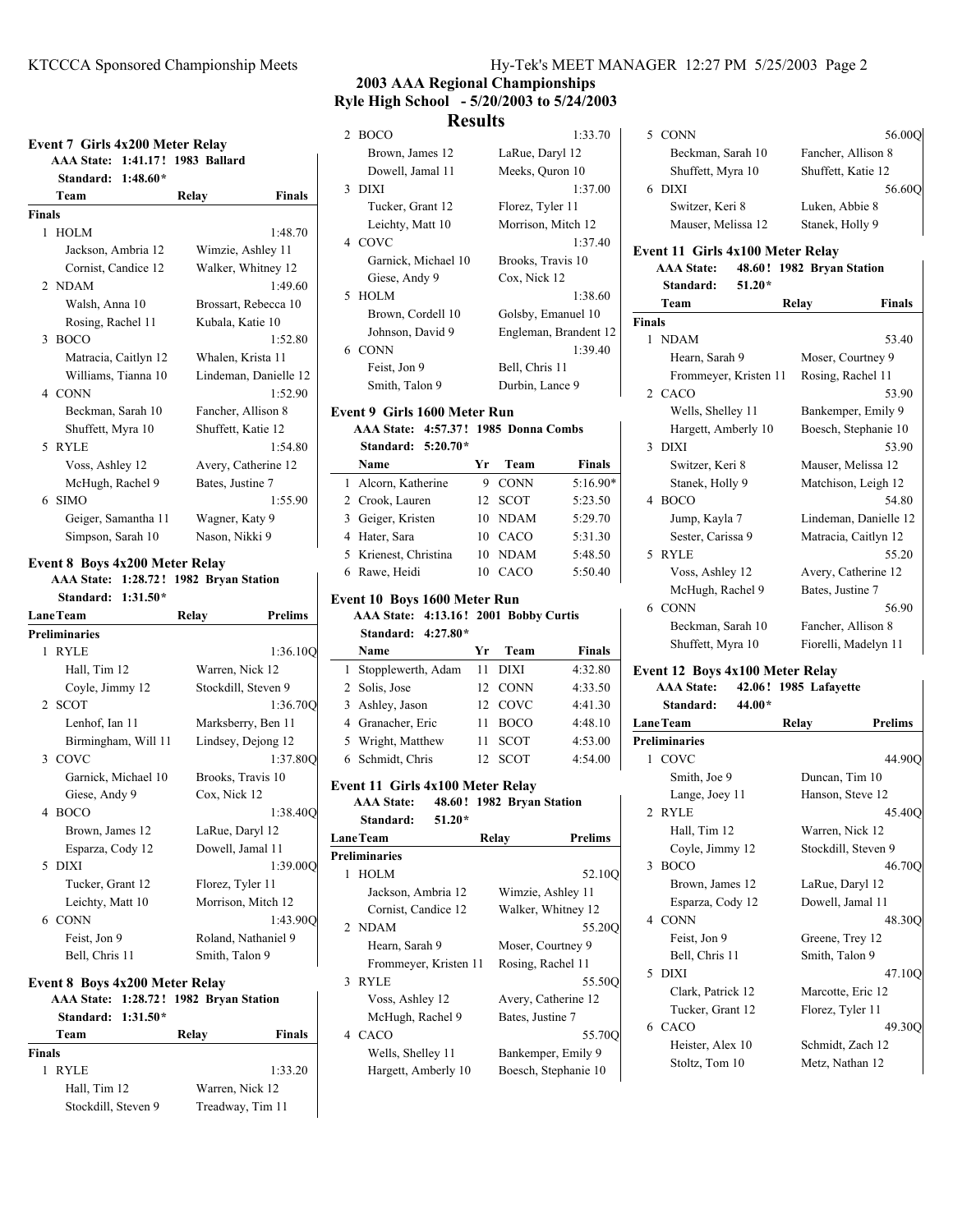## **Event 12 Boys 4x100 Meter Relay**

**AAA State: 42.06 1985 ! Lafayette Standard: 44.00\* Team Relay Finals Finals**

| 1 COVC              | 44.60                 |
|---------------------|-----------------------|
| Smith, Joe 9        | Duncan, Tim 10        |
| Lange, Joey 11      | Hanson, Steve 12      |
| 2 RYLE              | 45.00                 |
| Hall, Tim 12        | Warren, Nick 12       |
| Stockdill, Steven 9 | Gray, Scott 8         |
| 3 BOCO              | 45.30                 |
| Brown, James 12     | Dowell, Jamal 11      |
| Floyd, Chase 11     | Kaiser, Brett 10      |
| 4 DIXI              | 45.70                 |
| Clark, Patrick 12   | Marcotte, Eric 12     |
| Tucker, Grant 12    | Florez, Tyler 11      |
| 5 CONN              | 47.50                 |
| Feist, Jon 9        | Greene, Trey 12       |
| Bell, Chris 11      | Smith, Talon 9        |
| 6 HOLM              | 47.60                 |
| Brown, Cordell 10   | Golsby, Emanuel 10    |
| Johnson, David 9    | Engleman, Brandent 12 |

## **Event 13 Girls 400 Meter Dash**

**AAA State:** 55.50! 1983 Adrienne Diamond **Standard: 1:00.10\***

| <b>Lane Name</b> |                      | Уr | Team        | <b>Prelims</b> |  |
|------------------|----------------------|----|-------------|----------------|--|
|                  | <b>Preliminaries</b> |    |             |                |  |
|                  | 1 Alcorn, Katherine  |    | 9 CONN      | * 59.900       |  |
|                  | 2 Peters, Michael    | 9  | <b>GRCO</b> | 1:03.500       |  |
|                  | 3 Toelle, Birte      | 11 | <b>GRCO</b> | 1:04.300       |  |
|                  | 4 Ross, Whitney      |    | 12 CACO     | 1:04.400       |  |
|                  | 5 Shuffett, Myra     | 10 | <b>CONN</b> | 1:05.400       |  |
|                  | 6 Hargett, Amberly   | 10 | CACO        | 1:06.200       |  |

#### **Event 13 Girls 400 Meter Dash**

**AAA State:** 55.50! 1983 Adrienne Diamond **Standard: 1:00.10\***

|               | Name                 | Уr | Team        | <b>Finals</b> |
|---------------|----------------------|----|-------------|---------------|
| <b>Finals</b> |                      |    |             |               |
|               | 1 Peters, Michael    | 9  | <b>GRCO</b> | 1:01.60       |
|               | 2 Toelle, Birte      | 11 | <b>GRCO</b> | 1:02.20       |
|               | 3 Ross, Whitney      |    | 12 CACO     | 1:02.70       |
|               | 4 Walsh, Anna        |    | 10 NDAM     | 1:04.70       |
|               | 5 Hargett, Amberly   | 10 | CACO        | 1:05.00       |
|               | 6 Frommeyer, Kristen |    | <b>NDAM</b> | 1:05.60       |

#### **Event 14 Boys 400 Meter Dash**

**AAA State:** 47.56! 1983 Chris Dishman **Standard: 50.80\***

| <b>Lane Name</b>     | Yг | Team    | <b>Prelims</b> |
|----------------------|----|---------|----------------|
| <b>Preliminaries</b> |    |         |                |
| 1 Kile, Jason        |    | 12 DIXI | 53.400         |
| 2 Mauer, Eric        |    | 10 DIXI | 53.700         |
| 3 McOuade, Kevin     |    | 12 COVC | 54.10O         |

## KTCCCA Sponsored Championship Meets Hy-Tek's MEET MANAGER 12:27 PM 5/25/2003 Page 3

# **2003 AAA Regional Championships Ryle High School - 5/20/2003 to 5/24/2003**

# **Results**

| <b>AAA State:</b>                   | 47.56! 1983 Chris Dishman |                  | <b>Finals</b>                        |          |     |      |  |
|-------------------------------------|---------------------------|------------------|--------------------------------------|----------|-----|------|--|
| <b>Event 14 Boys 400 Meter Dash</b> |                           |                  | <b>Name</b>                          |          | Yr. | Team |  |
| 6 Allgeier, Mike                    | 11 RYLE                   | 54.40Q           | Standard:                            | $41.10*$ |     |      |  |
| 5 LaRue, Daryl                      | 12 BOCO                   |                  | AAA State: 37.94! 1993 Joey Stockton |          |     |      |  |
| 4 Antony, Tom                       | 12 COVC                   | 54.20Q<br>54.30Q | Event 16 Boys 300 Meter Hurdles      |          |     |      |  |

|               | $50.80*$<br>Standard: |    |             |               |
|---------------|-----------------------|----|-------------|---------------|
|               | Name                  | Уr | Team        | <b>Finals</b> |
| <b>Finals</b> |                       |    |             |               |
|               | Kile, Jason           |    | 12 DIXI     | 51.20         |
|               | 2 Allgeier, Mike      | 11 | <b>RYLE</b> | 52.10         |
|               | 3 Mauer, Eric         | 10 | <b>DIXI</b> | 52.80         |
|               | 4 McOuade, Kevin      |    | 12 COVC     | 53.30         |
|               | 5 Antony, Tom         |    | 12 COVC     | 53.50         |
|               | 6 LaRue, Daryl        | 12 | <b>BOCO</b> | 54.30         |

## **Event 15 Girls 300 Meter Hurdles**

**AAA State:** 43.00! 1995 Shonna Johnson **Standard: 48.80\***

| <b>LaneName</b>      | Уr | Team        | Prelims |
|----------------------|----|-------------|---------|
| <b>Preliminaries</b> |    |             |         |
| Brossart, Rebecca    | 10 | <b>NDAM</b> | 48.90O  |
| 2 Geiger, Samantha   | 11 | <b>SIMO</b> | 49.70O  |
| 3 Ross, Abby         | 9  | <b>RYLE</b> | 49.90O  |
| 4 Whalen, Krista     | 11 | <b>BOCO</b> | 51.500  |
| 5 Reusch, Caitlin    | 10 | <b>SCOT</b> | 49.90O  |
| 6 Hudepohl, Lindsey  | ч  | <b>NDAM</b> | 52.60Q  |
|                      |    |             |         |

## **Event 15 Girls 300 Meter Hurdles**

|               | <b>AAA State:</b><br>Standard: | 48.80* |      | 43.00! 1995 Shonna Johnson |               |
|---------------|--------------------------------|--------|------|----------------------------|---------------|
|               | Name                           |        | Yr - | Team                       | <b>Finals</b> |
| <b>Finals</b> |                                |        |      |                            |               |
|               | 1 Brossart, Rebecca            |        |      | 10 NDAM                    | 47.00         |

| 1 Brossart, Rebecca |    | 10 NDAM     | 47.00* |
|---------------------|----|-------------|--------|
| 2 Whalen, Krista    | 11 | <b>BOCO</b> | 48.10* |
| 3 Ross, Abby        | 9  | RYLE        | 48.60* |
| 4 Reusch, Caitlin   |    | 10 SCOT     | 49.60  |
| 5 Hudepohl, Lindsey |    | 9 NDAM      | 50.60  |
| 6 Geiger, Samantha  | 11 | <b>SIMO</b> | 50.70  |

#### **Event 16 Boys 300 Meter Hurdles**

| <b>AAA State:</b> |          | 37.94! 1993 Joev Stockton |
|-------------------|----------|---------------------------|
| Standard:         | $41.10*$ |                           |

| <b>LaneName</b>      | Уr | Team        | Prelims   |
|----------------------|----|-------------|-----------|
| <b>Preliminaries</b> |    |             |           |
| 1 Duncan, Tim        |    | 10 COVC     | $*41.000$ |
| 2 Porter, Zach       | 11 | <b>RYLE</b> | 42.300    |
| 3 Greene, Trey       |    | 12 CONN     | 42.70O    |
| 4 Clark, Patrick     |    | 12 DIXI     | 43.10O    |
| 5 Leichty, Matt      | 10 | <b>DIXI</b> | 43.500    |
| 6 Brooks, Travis     | 10 | COVC        | 44.40O    |
|                      |    |             |           |

|        | Standard:        | $41.10*$ |     |             |               |
|--------|------------------|----------|-----|-------------|---------------|
|        | Name             |          | Уr  | Team        | <b>Finals</b> |
| Finals |                  |          |     |             |               |
|        | 1 Duncan, Tim    |          |     | 10 COVC     | 39.90*        |
|        | 2 Porter, Zach   |          | 11  | <b>RYLE</b> | $40.40*$      |
|        | 3 Clark, Patrick |          |     | 12 DIXI     | $40.60*$      |
|        | 4 Greene, Trey   |          |     | 12 CONN     | 41.80         |
|        | 5 Leichty, Matt  |          | 10  | <b>DIXI</b> | 42.50         |
|        | 6 Brooks, Travis |          | 10. | COVC        | 43.90         |
|        |                  |          |     |             |               |

### **Event 17 Girls 800 Meter Dash**

**AAA State: 2:14.80 1985 ! Jordan Wagenseller Standard: 2:22.60\***

| Name                | Уr      | Team        | <b>Finals</b> |
|---------------------|---------|-------------|---------------|
| 1 Alcorn, Katherine | 9 CONN  |             | $2:20.90*$    |
| 2 Hater, Sara       | 10 CACO |             | 2:24.40       |
| 3 Bondick, Amber    | 12 NDAM |             | 2:26.00       |
| 4 Bunting, Erin     | 12 CACO |             | 2:32.70       |
| 5 Sterling, Rebecca | 12 NDAM |             | 2:34.20       |
| 6 Combs, Laura      | 9       | <b>GRCO</b> | 2:41.00       |

#### **Event 18 Boys 800 Meter Dash**

## **AAA State: 1:52.73! 1999 James Doaty**

| Standard: 1:59.70*   |    |             |               |
|----------------------|----|-------------|---------------|
| Name                 | Уr | Team        | <b>Finals</b> |
| 1 Scott, Kyle        |    | 12 RYLE     | $1:57.90*$    |
| 2 Stopplewerth, Adam | 11 | DIXI        | 2:04.20       |
| 3 Threat, Tim        |    | <b>BOCO</b> | 2:05.60       |
| 4 Greene, Trey       |    | 12 CONN     | 2:06.30       |
| 5 Metzger, Josh      | 10 | COVC        | 2:07.00       |
| 6 Granacher, Eric    |    | <b>BOCO</b> | 2:10.90       |

#### **Event 19 Girls 200 Meter Dash**

| <b>AAA State:</b> |  | 24.57! 1986 Sonya Wharton |
|-------------------|--|---------------------------|
|                   |  |                           |

| $26.10*$<br>Standard: |                   |                |
|-----------------------|-------------------|----------------|
| <b>LaneName</b>       | Team<br>Yr        | <b>Prelims</b> |
| <b>Preliminaries</b>  |                   |                |
| 1 Walker, Whitney     | 12 HOLM           | 27.90Q         |
| 2 Rosing, Rachel      | <b>NDAM</b><br>11 | 28.10Q         |
| 3 Peters, Michael     | <b>GRCO</b><br>9  | 29.10O         |
| 4 Jackson, Ambria     | 12 HOLM           | 28.60O         |
| 5 Williams, Tianna    | <b>BOCO</b><br>10 | 28.70O         |
| 6 Geiger, Samantha    | SIMO              | 29.40O         |

## **Event 19 Girls 200 Meter Dash**

|               | <b>AAA</b> State:<br>$26.10*$<br>Standard: |  | 24.57! 1986 Sonya Wharton |             |               |
|---------------|--------------------------------------------|--|---------------------------|-------------|---------------|
|               | Name                                       |  | Уr                        | Team        | <b>Finals</b> |
| <b>Finals</b> |                                            |  |                           |             |               |
| 1             | Rosing, Rachel                             |  |                           | 11 NDAM     | 26.60         |
|               | 2 Walker, Whitney                          |  |                           | 12 HOLM     | 27.20         |
|               | 3 Jackson, Ambria                          |  |                           | 12 HOLM     | 27.20         |
|               | 4 Peters, Michael                          |  | 9                         | <b>GRCO</b> | 27.80         |
|               | 5 Williams, Tianna                         |  | 10                        | <b>BOCO</b> | 27.90         |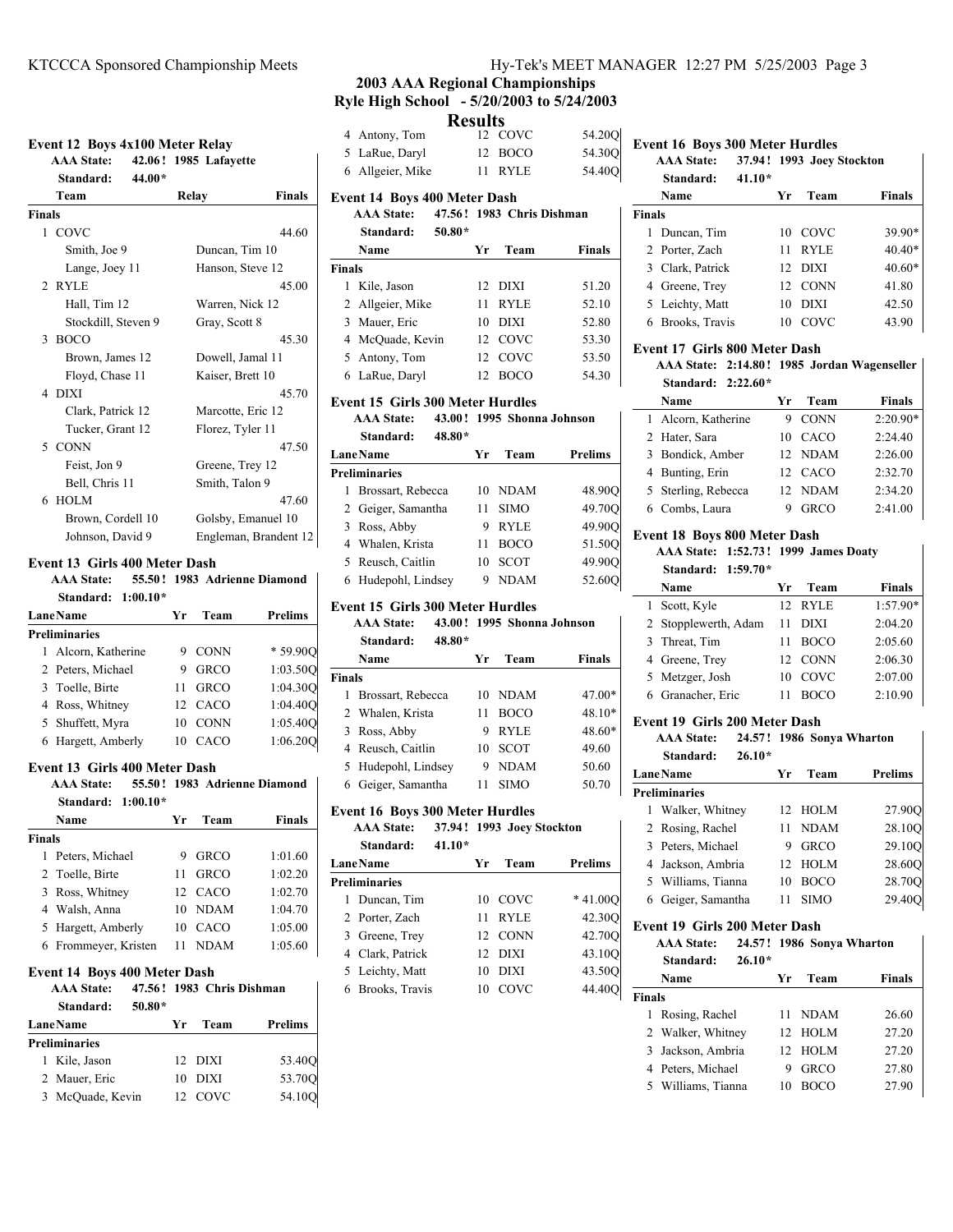| <b>Event 20 Boys 200 Meter Dash</b>                                                   |                                                               |    |             |                |  |
|---------------------------------------------------------------------------------------|---------------------------------------------------------------|----|-------------|----------------|--|
|                                                                                       | AAA State: 21.22! 2001 Ben Kittleson<br>$22.60*$<br>Standard: |    |             |                |  |
|                                                                                       | <b>LaneName</b>                                               | Yr | Team        | <b>Prelims</b> |  |
|                                                                                       | <b>Preliminaries</b>                                          |    |             |                |  |
| 1                                                                                     | Mader, Mark                                                   |    | 12 CACO     | 23.800         |  |
| 1                                                                                     | Hanson, Steve                                                 |    | 12 COVC     | 23.800         |  |
|                                                                                       | 3 Stockdill, Steven                                           | 9  | <b>RYLE</b> | 24.40O         |  |
|                                                                                       | 4 Warren, Nick                                                | 12 | <b>RYLE</b> | 24.00O         |  |
|                                                                                       | 5 Marcotte, Eric                                              |    | 12 DIXI     | 24.30O         |  |
|                                                                                       | 6 Smith, Joe                                                  | 9  | COVC        | 24.400         |  |
| <b>Event 20 Boys 200 Meter Dash</b><br><b>AAA State:</b><br>21.22! 2001 Ben Kittleson |                                                               |    |             |                |  |

|               | Name             | Vr | Team        | <b>Finals</b> |
|---------------|------------------|----|-------------|---------------|
| <b>Finals</b> |                  |    |             |               |
|               | 1 Hanson, Steve  |    | 12 COVC     | $22.20*$      |
|               | 2 Mader, Mark    |    | 12 CACO     | 23.00         |
|               | 3 Warren, Nick   |    | 12. RYLE    | 23.20         |
|               | 4 LaRue, Daryl   |    | 12 BOCO     | 23.40         |
|               | 5 Marcotte, Eric | 12 | DIXI        | 23.50         |
|               | 6 Lenhof, Ian    | 11 | <b>SCOT</b> | 23.60         |

### **Event 21 Girls 3200 Meter Run**

**AAA State: 11:00.31 1985 ! Donna Combs Standard: 11:52.40\***

| Standard: 11:52.40* |    |             |               |
|---------------------|----|-------------|---------------|
| Name                | Уr | Team        | <b>Finals</b> |
| 1 Dukes, Kortni     | 9  | <b>SCOT</b> | 12:03.00      |
| 2 Geiger, Kristen   |    | 10 NDAM     | 12:07.20      |
| 3 Crook, Lauren     |    | 12 SCOT     | 12:12.00      |
| 4 Gehner, Jessie    |    | 12 CACO     | 12:23.00      |
| 5 Minch, Holly      | 9  | CACO        | 12:36.00      |
| 6 Rowe, Katie       | 6  | <b>RYLE</b> | 13:13.20      |

## **Event 22 Boys 3200 Meter Run**

**AAA State: 9:15.25 2001 ! Bobby Curtis Standard: 9:58.00\***

|  | $Stanardi: 9:58.00^{\circ}$ |    |             |               |
|--|-----------------------------|----|-------------|---------------|
|  | Name                        | Уr | Team        | <b>Finals</b> |
|  | 1 Solis, Jose               |    | 12 CONN     | 10:01.90      |
|  | 2 Koehler, Zach             | 10 | <b>RYLE</b> | 10:09.10      |
|  | 3 Ashley, Jason             |    | 12 COVC     | 10:17.20      |
|  | 4 Stopplewerth, Adam        | 11 | DIXI        | 10:47.20      |
|  | 5 Walters, Matthew          | 8  | <b>CONN</b> | 10:51.20      |
|  | 6 Biedenbender, Jerry       |    | 12 SCOT     | 10:52.90      |
|  |                             |    |             |               |

#### **Event 23 Girls 4x400 Meter Relay**

| AAA State: 3:52.97! 1984 Ballard |  |  |
|----------------------------------|--|--|
| Standard: $4:10.20*$             |  |  |

| Team                 | Relay            | Finals  |
|----------------------|------------------|---------|
| 1 CACO               |                  | 4:14.80 |
| Hargett, Amberly 10  | Ross, Whitney 12 |         |
| Boesch, Stephanie 10 | Hater, Sara 10   |         |
|                      |                  |         |

## KTCCCA Sponsored Championship Meets Hy-Tek's MEET MANAGER 12:27 PM 5/25/2003 Page 4

## **2003 AAA Regional Championships Ryle High School - 5/20/2003 to 5/24/2003 Results**

| 2 CONN                | 4:15.20             |
|-----------------------|---------------------|
| Shuffett, Myra 10     | Alcorn, Katherine 9 |
| Shuffett, Katie 12    | Fancher, Allison 8  |
| 3 NDAM                | 4:19.60             |
| Frommeyer, Kristen 11 | France, Jen 11      |
| Walsh, Anna 10        | Bondick, Amber 12   |
| 4 SIMO                | 4:23.50             |
| Geiger, Samantha 11   | Wagner, Katy 9      |
| Nason, Nikki 9        | Simpson, Sarah 10   |
| 5 BOCO                | 4:25.10             |
| Matracia, Caitlyn 12  | Roy, Elizabeth 11   |
| Sester, Carissa 9     | Koenig, Kara 8      |
| 6 SCOT                | 4:27.10             |
| Withers, Bethany 9    | Dukes, Kortni 9     |
| Crook, Lauren 12      | Reusch, Caitlin 10  |
|                       |                     |

## **Event 24 Boys 4x400 Meter Relay AAA State: 3:16.78! 1988 Eastern**

**Standard: 3:28.40\***

| Team               | Relay<br><b>Finals</b> |
|--------------------|------------------------|
| 1 RYLE             | 3:29.70                |
| Hall, Tim 12       | Scott, Kyle 12         |
| Porter, Zach 11    | Allgeier, Mike 11      |
| 2 DIXI             | 3:29.70                |
| Clark, Patrick 12  | Kile, Jason 12         |
| Marcotte, Eric 12  | Mauer, Eric 10         |
| 3 COVC             | 3:29.80                |
| Antony, Tom 12     | McQuade, Kevin 12      |
| Duncan, Tim 10     | Hanson, Steve 12       |
| 4 CONN             | 3:40.00                |
| Greene, Trey 12    | Smith, Talon 9         |
| Feist, Jon 9       | Solis, Jose 12         |
| 5 BOCO             | 3:40.70                |
| LaRue, Daryl 12    | Esparza, Cody 12       |
| Dodd, John 11      | Threat, Tim 11         |
| 6 SCOT             | 3:40.80                |
| Marksberry, Ben 11 | Birmingham, Will 11    |
| Dodson, Caleb 11   | Cunningham, Ryan 10    |

## **Event 25 Girls Shot Put**

**AAA State: 43-07.25 1994 ! Carla Prewitt Standard: 33-07\***

| Name                | Yr | Team        | <b>Finals</b> |
|---------------------|----|-------------|---------------|
| 1 Robinson, India   | 10 | <b>SCOT</b> | 32-09.00      |
| 2 Popham, Becky     |    | 12 NDAM     | 32-03.50      |
| 3 Loechel, Jeanette |    | <b>BOCO</b> | 32-03.00      |
| 4 Woodard, Crystal  | 11 | <b>RYLE</b> | 30-07.00      |
| 5 Becker, Brittney  | 12 | CACO        | 29-10.00      |
| 6 Dempsey, Lauren   |    | <b>NDAM</b> | 29-00.00      |
|                     |    |             |               |

| <b>Event 26 Boys Shot Put</b><br><b>AAA</b> State:<br>58-06!<br>$48 - 10*$<br>Standard: |                    |  |    |             | J McCollum ('70) & |
|-----------------------------------------------------------------------------------------|--------------------|--|----|-------------|--------------------|
|                                                                                         | Name               |  | Yг | Team        | <b>Finals</b>      |
|                                                                                         | 1 Ingle, Justin    |  |    | 12 COVC     | 48-08.50           |
|                                                                                         | 2 Poland, Russell  |  |    | SCOT        | 46-07.00           |
|                                                                                         | 3 Arrasmith, Jesse |  |    | <b>CONN</b> | 42-10.50           |

| 4 Schilling, Bob | 10 CACO | 42-06.50 |
|------------------|---------|----------|
| 5 Barber, Matt   | 12 BOCO | 41-11.50 |
| 6 Ward, Matt     | 11 COVC | 40-06.00 |

## **Event 27 Girls Discus Throw**

|                     |  | AAA State: 134-06! 1981 Gabrielle Sweeney |
|---------------------|--|-------------------------------------------|
| Standard: $107-10*$ |  |                                           |

|  | vuuua u.<br>. -     |    |             |               |
|--|---------------------|----|-------------|---------------|
|  | Name                | Yr | Team        | <b>Finals</b> |
|  | 1 Popham, Becky     |    | 12 NDAM     | 100-11.50     |
|  | 2 Fussinger, Lauren | 11 | <b>NDAM</b> | 100-01        |
|  | 3 Robinson, India   |    | 10 SCOT     | 83-09         |
|  | 4 Loechel, Jeanette |    | 12 BOCO     | 80-04.50      |
|  | 5 Becker, Brittney  |    | 12 CACO     | $79-10$       |
|  | 6 Napier, Meagan    |    | <b>BOCO</b> | $77-03$       |

#### **Event 28 Boys Discus Throw**

**AAA State: 179-05 1999 ! Tony Tzouanakis Standard: 143-10\***

|  | www.a             |    |         |               |
|--|-------------------|----|---------|---------------|
|  | Name              | Уr | Team    | <b>Finals</b> |
|  | 1 Brown, James    |    | 12 BOCO | 128-04        |
|  | 2 Drees, Jeff     |    | 11 COVC | 127-05        |
|  | 3 Humbert, Nick   |    | 12 BOCO | 126-10        |
|  | 4 Poland, Russell |    | 12 SCOT | 118-10        |
|  | 5 Sears, Nick     | 11 | COVC    | 115-10        |
|  | 6 Clements, Bosco | 11 | RYLE    | 115-01        |
|  |                   |    |         |               |

#### **Event 29 Girls Long Jump**

#### **AAA State: 19-08.25 1999 ! Simidele Adeagboo Standard: 16-06\***

| Name                | Уr              | Team        | <b>Finals</b> |
|---------------------|-----------------|-------------|---------------|
| 1 Walsh, Anna       |                 | 10 NDAM     | 15-07.00      |
| 2 Mauser, Melissa   | 12 <sup>2</sup> | DIXI        | 14-11.50      |
| 3 Ross, Abby        | 9               | <b>RYLE</b> | 14-07.00      |
| 4 Fussinger, Lauren | 11              | <b>NDAM</b> | 14-04.25      |
| 5 Williams, Tianna  | 10              | <b>BOCO</b> | 14-00.50      |
| 6 Matchison, Leigh  | $12^{\circ}$    | <b>DIXI</b> | 14-00.50      |

### **Event 30 Boys Long Jump**

| AAA State: 24-00.50! 1985 WIlliam White<br>$20 - 10*$<br>Standard: |                   |     |             |             |
|--------------------------------------------------------------------|-------------------|-----|-------------|-------------|
|                                                                    | Name              | Уr  | Team        | Finals      |
|                                                                    | 1 Jager, Ben      |     | 12 COVC     | $21-09.75*$ |
|                                                                    | 2 Meeks, Ouron    | 10  | <b>BOCO</b> | $21-09.50*$ |
|                                                                    | 3 Sheffield, Nick | 10. | COVC        | 20-06.75    |
|                                                                    | 4 Dowell, Jamal   | 11  | <b>BOCO</b> | 20-04.50    |
|                                                                    | 5 Hall, Tim       | 12  | <b>RYLE</b> | 18-04.75    |

6 17-06.75 Florez, Tyler 11 DIXI

#### **Event 31 Girls Triple Jump**

**AAA State:** 38-02! 2001 Rosalind Goodwin **Standard: 34-02\* Name Yr Team Finals** 1 Lindeman, Danielle 12 BOCO 32-10.00 2 Fussinger, Lauren 11 NDAM 32-01.00 3 Ross, Abby 9 RYLE 31-08.00 4 Williams, Tianna 10 BOCO 30-11.25 5 30-09.00 Mauser, Melissa 12 DIXI 6 30-08.00 Matchison, Leigh 12 DIXI